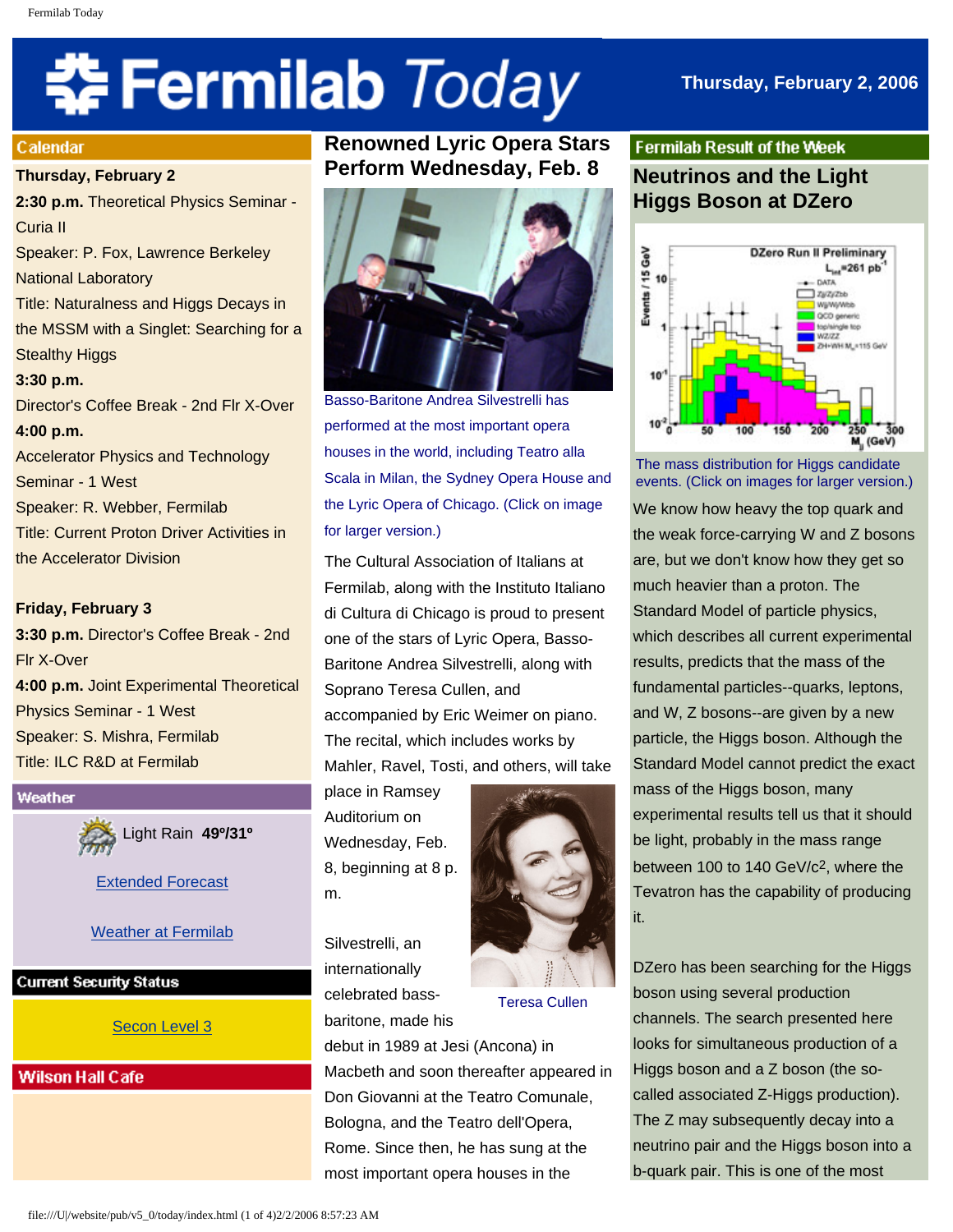Fermilab Today

#### **Thursday, February 2**

-Santa Fe Black Bean -Sloppy Joe -Stuffed Peppers -Sauteed Liver & Onions -Baked Ham & Swiss on a Ciabatta Roll -California Pizza -Crispy Fried Chicken Ranch Salad

# [Wilson Hall Cafe Menu](http://lss.fnal.gov/cafe/)

# **Chez Leon**

**Thursday, February 2 Dinner** -Clam Chowder -Beef and Vegetable Kabobs -Chocolate Souffle with Frangelico Creme Anglais

**Wednesday, February 8 Lunch** -Raspberry Chicken -Spinach Risotto -Mocha Cake

[Chez Leon Menu](http://lss.fnal.gov/chezleon/index.html) Call x4512 to make your reservation.

# **Search**

**Search the Fermilab Today Archive**

search

Info

Fermilab Today is online at: [http://www.](http://www.fnal.gov/today/) [fnal.gov/today/](http://www.fnal.gov/today/)

Send comments and suggestions to [today@fnal.gov](mailto:today@fnal.gov)

[Fermilab Today archive](http://www.fnal.gov/pub/today/archive.html)

[Hurricane Relief Page](http://www.fnal.gov/pub/today/katrina_relief.html)

[Fermilab Today PDF Version](http://www.fnal.gov/pub/today/archive.html)

[Fermilab Result of the Week archive](http://www.fnal.gov/pub/today/resultoftheweek/index.html)

world, including La Scala (Milan), the Bastille (Paris), Covent Garden (London), the Concertgebouw (Amsterdam), Sydney Opera House, and the Lyric Opera of Chicago, working with conductors such as Muti, Mehta, Abbado, Kuhn, Bychkov, and Chung. In last year's season at the Lyric Opera of Chicago, he interpreted the role of the Commendatore in Don Giovanni.

Cullen made her European debut at Teatro alla Scala (Milan) singing Marina in Luciano Berio's world premiere Outis. While a member of the Lyric Opera Center for American Artists, Cullen performed the title roles in Carmen, L'heure Espagnole, and Cosi fan Tutte. Main season productions included roles in La Traviata, Das Rheingold, and Die Walkure.

Tickets for Andrea Silvestrelli & Teresa Cullen in Recital are \$15. For further information or telephone reservations, call 630/840-ARTS (2787) weekdays between 9 a.m. and 4 p.m.

# **Science Grid This Week From Pakistan to Pasadena**



Atif Mehmood and Adeel Zafar. (Image Courtesy Michael Thomas.)

sensitive decay channels for the Higgs boson search at Tevatron if the mass is smaller than about 140 GeV/c<sup>2</sup>. The neutrinos pass undetected through the DZero detector and the resulting "missing energy" can signal the presence of associated Z-Higgs production. The bquarks are detected as jets of particles with a "secondary vertex" well away from the primary proton-antiproton collision point. The graphic above shows the mass of the b-quark jets for events with large missing energy. A Higgs boson would show up as a bump in the data, which is not seen. Using this information we can set a limit on the production of the Higgs at the Tevatron. The limit is consistent with the Standard Model.

As the Tevatron continues to deliver luminosity, and if nature is friendly to us, we may well uncover the Higgs.



**Above:** Makoto Tomoto of Fermilab has worked on this analysis. **Below:** Jim Fagan, Bryan Johnson, Chris Tolian, Bob Kubinsky, Rolando Flores and Mike Sarychev are members of the mechanical operations team at Dzero.



**[Result of the Week Archive](http://www.fnal.gov/pub/today/resultoftheweek/index.html)**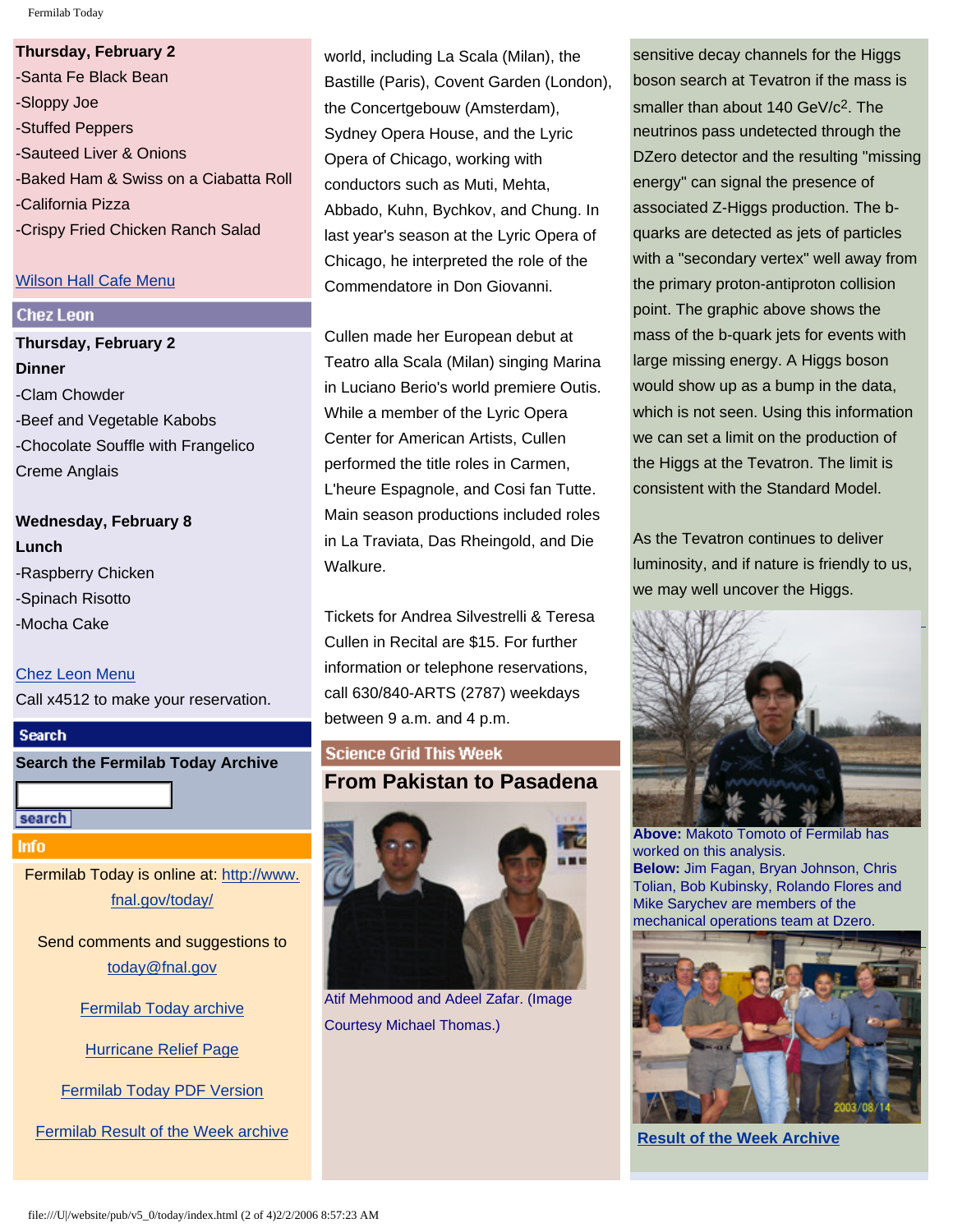[Fermilab Safety Tip of the Week archive](http://www.fnal.gov/pub/today/safety/index.html)

[Linear Collider News archive](http://www.fnal.gov/pub/today/linearcollider/index.html)

[Fermilab Today classifieds](http://www.fnal.gov/pub/today/classifieds.html)

[Subscribe/Unsubscribe to Fermilab Today](http://www.fnal.gov/pub/today/subscription.html)

Over the past 18 months, five students from the National University of Sciences and Technology in Pakistan have traveled to Caltech to develop their grid computing skills. The students, who have already collaborated remotely with Caltech scientists for at least one year, spend six months in California developing grid software and services.

"It's a fantastic learning experience," says Adeel Zafar, one of two NUST students currently visiting Caltech. Zafar and Atif Mehmood, both research assistants preparing to apply to graduate school, started working on grids at NUST in early 2004. They deployed a grid node for the CMS particle physics experiment, then moved to developing Web services for the Grid Analysis Environment. **[Read More](http://www.interactions.org/sgtw/)**

#### In the News

**From** *White House Press Briefing***, February 1, 2006: Press Briefing by Administration Officials on American Competitiveness Initiative** 

*Remarks by Secretary of Energy Samuel Bodman:* "You already heard about ...the importance of last night's remarks by the President. I would like to take this opportunity to discuss the role that the Department of Energy will play in this competitiveness initiative.

"To maintain our country's competitive edge we simply have to generate not just new technologies, but transformational technologies -- technologies that change the very nature of products. And that - it's that act that will continue to provide for the dominance of our economic activities, for our science and for our

### **Accelerator Update**

#### **January 30 - February 1**

- One low luminosity store provided 30 hours and 9 minutes of luminosity. - TeV sector C3 Wet Engine work. - Tevatron Electron Lens trips. - Pbar Lithium Lens problems. [Read the Current Accelerator Update](http://www.fnal.gov/pub/news06/update.html) [Read the Early Bird Report](http://www-bd.fnal.gov/earlybird/ebird.html) [View the Tevatron Luminosity Charts](http://www.fnal.gov/pub/now/tevlum.html)

# **Announcements**

#### **Women and Heart Disease**

Wellness Works presents Women and Heart Disease Brown Bag Seminar February 8 at noon in WH1 West. The seminar will be presented by Dr. Santosh Gill, MD, Medical Director for the Women's Heart Center and Cardiology at Rush-Copely Medical Center. Join us to increase your awareness of the risks and effects of Heart Disease, the number one killer of American women. The first 25 women at the seminar will receive the Red Dress Pin, which is the national symbol for women and heart disease. Note: The National Heart, Lung, and Blood Institute is also promoting awareness by asking women to wear red on February 3.

## **English Country Dancing**

English country dancing will continue at Fermilab's Barn, meeting the last Sunday afternoon of the month for February, March and April. The next session will be at 2 p.m., Sunday, February 26. Info at 630-584-0825 or 630-840-8194 or [folkdance@fnal.gov](mailto:folkdance@fnal.gov)

#### **All Hands Webcast**

If you missed last Friday's all hands meeting, you can catch up at the [Visual](http://vmsstreamer1.fnal.gov/VMS_Site_03/Lectures/AllHands/060127AllHands/index.htm)  [Media Service Website.](http://vmsstreamer1.fnal.gov/VMS_Site_03/Lectures/AllHands/060127AllHands/index.htm)